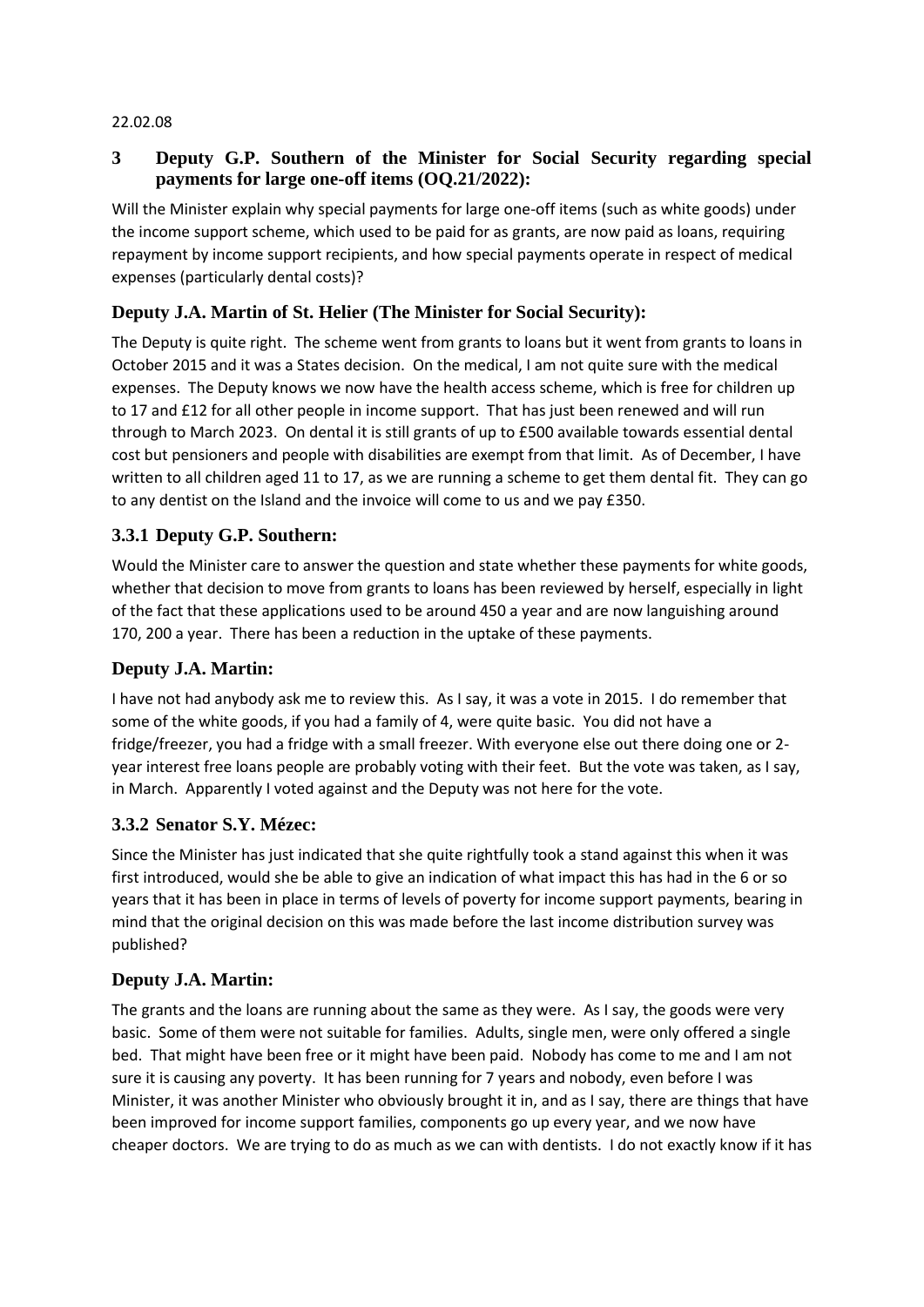caused any poverty but it has been running for so long I think people now accept that it is either a loan or they will go to somewhere else and get what they want over a 2-year free period.

# **3.3.3 Senator S.Y. Mézec:**

It would of course logically follow that it would have an impact on increasing rates of poverty because what was otherwise provided as a necessary item at no cost to the claimant now does come at a cost to them by having to be paid through their income support. Would the Minister endeavour to ask some of her officers to look at the impact this would have had on claimants' abilities to make ends meet through their income, whether that is entirely through income support or with other incomes attached to that as well, and determine whether that policy can be held accountable for increasing rates of poverty for those people?

# **Deputy J.A. Martin:**

I could attempt to do that. Not everybody needs a new white good when they move in. Some people have their families purchase them. As I said, some people want the ones that they want that will last a lot longer than the ones that were going to be provided. But I will ask officers to see if there is any way that what the Senator claims is causing poverty. But as I say, it has been in now for over 7 years and I would be very surprised.

# **3.3.4 Deputy R.J. Ward:**

The claims for expenses of dental costs and optical casts, for example, are capped at £500 per year per household after which a loan is offered. The £350 that was mentioned for dental care, is that included in that £500? Given the increasing expense of dental care, is there any plan to review this level?

# **Deputy J.A. Martin:**

Sorry, the £500 is for essential dental work and that is a grant. If the person needs more work over a 2-year period we will help but that will be a loan. The £350 is for a dental fit scheme to get young adults from 11 to 17 fit. That is £300. We have written to every family. I am compiling a letter with the Children's Commissioner's office to now send out to children so they can pick a dentist, they will go, the bill comes to the department. The pensioners have dental; £40 towards a check-up each year and every 2 years up to £700 towards dental treatment or dentures. It is slightly all different things for different people.

# **3.3.5 Deputy R.J. Ward:**

Does that payment include work, for example, on children for braces, which I know from my own experience can be extraordinarily expensive? Because I do not think that would cover the cost of braces for a child, so is it a question of either pay the expensive dental care on top of that £350 or wait, which is a significantly long time for hospital care to take that on?

# **Deputy J.A. Martin:**

I have asked that. The £350 is, because of COVID and maybe the hospital treatment, they are now passed the age where they could have got the free treatment, is purely to make their teeth dental fit. It is a check-up. If they need fillings, et cetera. If it is more than that we are going to be very sympathetic. We do not want any child to have really bad teeth. This is the start. As far as I know, no, it does not cover braces.

# **3.3.5 Deputy M.R. Higgins of St. Helier:**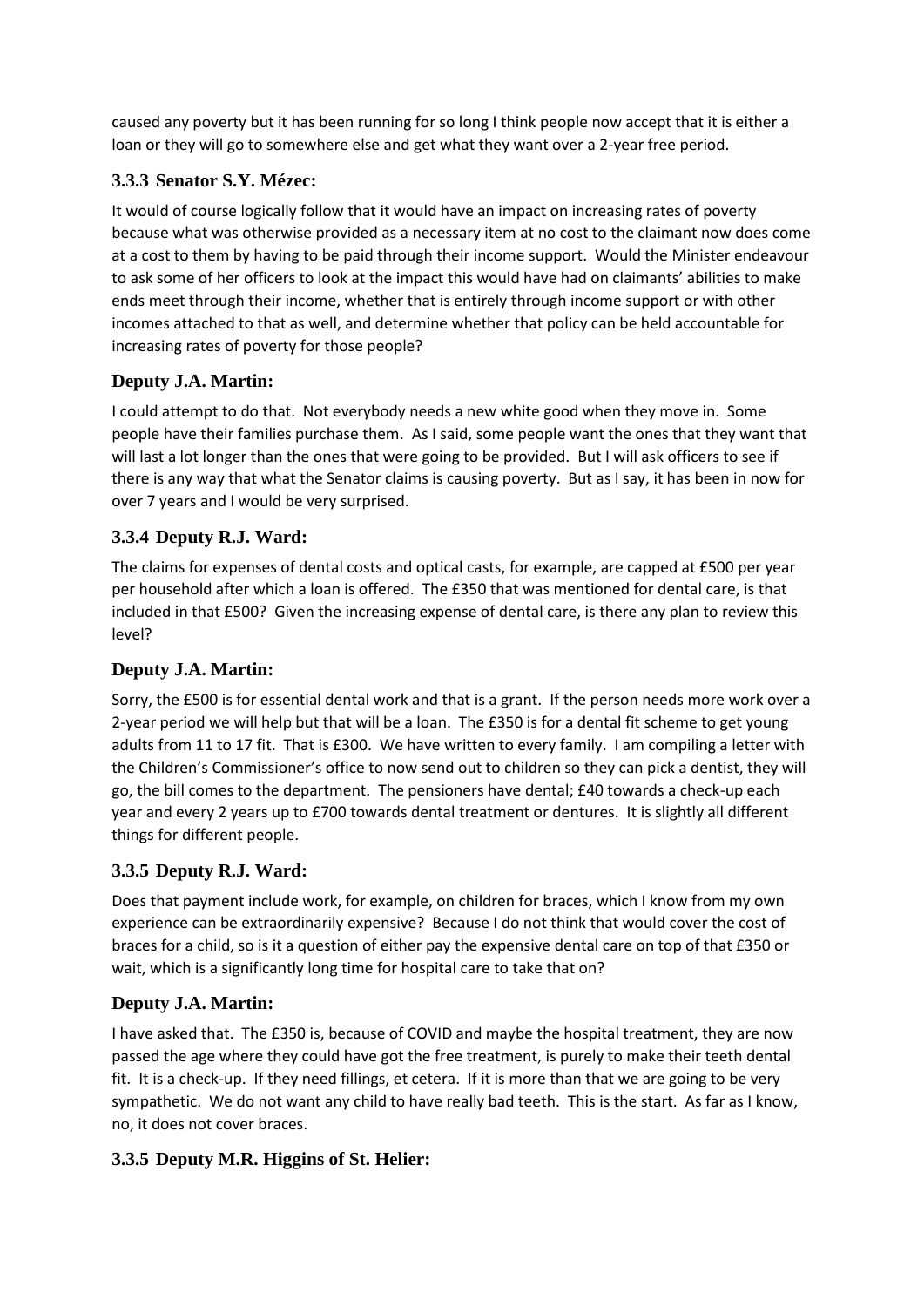Does the Minister believe that the income support system provides more than subsistence levels to the people it serves and that many people, because of mistakes in the past, which has resulted in overpayments which are being clawed back, cannot afford to repay the loan? What does she do in those circumstances?

## **The Bailiff:**

I am sorry, Deputy, is this specifically limited to the loans relating to white goods and medical matters covered by the question?

### **Deputy M.R. Higgins:**

Yes, Sir, it is.

#### **The Bailiff:**

Thank you, that is fine.

#### **Deputy J.A. Martin:**

The Deputy asked a muddled question there. People who are paying back for white goods will be paying back out of some of their income support. That is what they do.

# **3.3.6 Deputy M.R. Higgins:**

Maybe I did not say it clearly enough. Income support basically provides a subsistence level of support. Many people, through mistakes of the department or mistakes on their part, have been overpaid and are being forced to repay the money. My question is: what about those people? If they cannot afford, basically they are just covering the repayments and they have no surplus money, are they getting grants or are they being forced to take out a loan or to do without the white goods?

### **Deputy J.A. Martin:**

I have not looked into every case but if there is a few thousand pounds overpayment it may be that they have brought the good and then they are paying the money back. This is not to do with the original question. The Deputy is asking me again if people get overpayments do I think they should pay the taxpayers' money back. It is my stance that I think they should.

### **3.3.7 Deputy K.F. Morel of St. Lawrence:**

Apologies to the Minister if this question was answered earlier in her responses, I would have missed it. What is the interest rate that is charged on these loans for whitegoods? Are they interest free or is there an interest rate?

### **Deputy J.A. Martin:**

No, they are interest free.

### **3.3.8 Deputy K.F. Morel:**

What is the normal timeframe for repayment?

### **Deputy J.A. Martin:**

If it is a small fridge you could get one down ... I must not product advertise. Probably a JEC over a year old or the electricals over a year or 2 years, again that would be ... if we know someone is really struggling we can extend it. It is interest free and that is what we will do. We will come to an arrangement with that person and the family and take all those circumstances. Because we do have